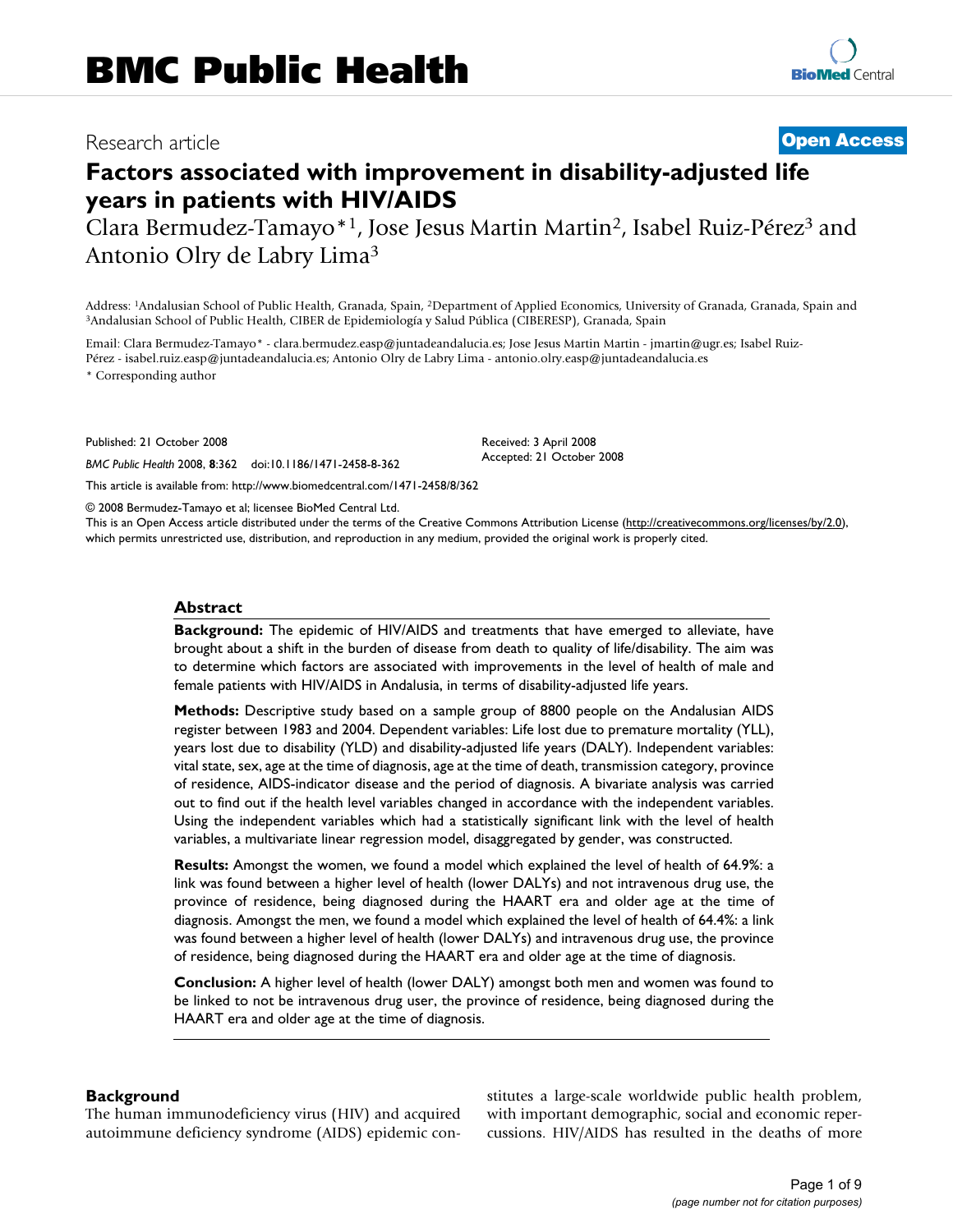than 25 million people since it was first identified in 1981. This means that it is one of the most destructive epidemics in living history [1].

HIV/AIDS has been classified as a chronic disease [2]. The WHO uses this term for diseases which last a long duration, there are many opportunities for prevention and they require a long-term and systematic approach to treatment. It is therefore very important to find out about the different ways in which HIV affects mortality rates within the infected population and to identify the factors associated with better levels of health. By reading the literature, we can see that the most important factors studied which can be linked to lower health scores are sex, level of education or socioeconomic level, the virus transmission category, age and geographical location.

In terms of AIDS incidence and mortality rates, previous studies have shown that there are differences between men and women, although these differences are not always the same in all cases. In Spain, incidence and mortality rates are different, in accordance with these trends [3].

The most common transmission method in Spain has been through the use of intravenous drugs. Many different studies have shown the differences in the advance of the disease amongst intravenous drug users in comparison with patients who contracted the disease in other ways. Patients who use drugs tend to have a poorer prognosis. Although these differences also vary between regions [4,5].

With regard to differences between regions, there is great variation in less developed countries such as Brazil. Brito [6] examined the characteristics of the AIDS epidemic between regions and found that, from 1996 onwards, the incidence rate of AIDS amongst adults in Brazil and Sao Paulo was reaching a stable plateau, while in northwest Brazil incidence rates of the illness continued to increase. In addition, Szwarcwald [7] found that AIDS incidence rates were higher around the port of Rio de Janeiro. She also found that the number of cases amongst women increased during the final phase of the study (post-HAART), with higher incidence rates in the poorest areas. In Europe, analyses of large areas have revealed that there is not much variation. Van Astern [8] studied HIV/AIDS mortality rates in European countries and the results showed that there was little geographical variation. However, analyses of smaller areas have revealed some variation. For example, Giovannetti [9] found differences in AIDS mortality rates between residents of coastal areas and other provinces in Italy both before and after the introduction of HAART, and concluded that the variations may reflect differences in the composition of the groups

and access to treatment. Spain has a comprehensive health system of universal coverage, and offers HAART as one possible treatment. It is therefore unlikely that there would be any significant intra-territorial variations.

In terms of levels of education and socioeconomic levels, studies have shown that, in a number of different settings, patients with a higher level of education have a better prognosis [6,10-12] and a higher medication adherence rate [6].

Specialist studies have shown that physical quality of life decreases as HIV progresses, as a result of symptoms and antiretroviral treatment [13]. As such, scores to measure patients' level of health, such as Disability-Adjusted Life Years (DALY), are more appropriate than mortality or survival rates when it comes to studying the impact of this illness or the associated "burden of disease", as they provide more information, taking into account not only that patients live for longer, but that their quality of life is also better. A patient's DALY represents the current value of the number of years of life free from disability that he or she will live, which are lost or gained as a result of premature death or disability during a certain year [14].

The aim of this study is to determine which factors are associated with improvements to the level of health of male and female patients with HIV/AIDS in Andalusia, in terms of disability-adjusted life years.

# **Methods**

#### *Design*

Descriptive study. 9699 people included on the Andalusia AIDS Register between 1983 and 2004 were considered for the study. 246 were excluded because there was no date of death, 482 because there was no date of diagnosis and a further 171 because their place of residence was outside Andalusia. The final population taken into account for this study was 8800 people.

The data used for this study were extracted from the Andalusian Register of AIDS cases, which forms part of the national system of epidemiological monitoring in which all 17 of the Spanish Autonomous Communities participate.

#### *Variables*

*Dependent Variables Disability-Adjusted Life Years* Disability-adjusted life years can be calculated using the following equation:

### DALY = YLL + YLD

YLL = Years of life lost due to premature mortality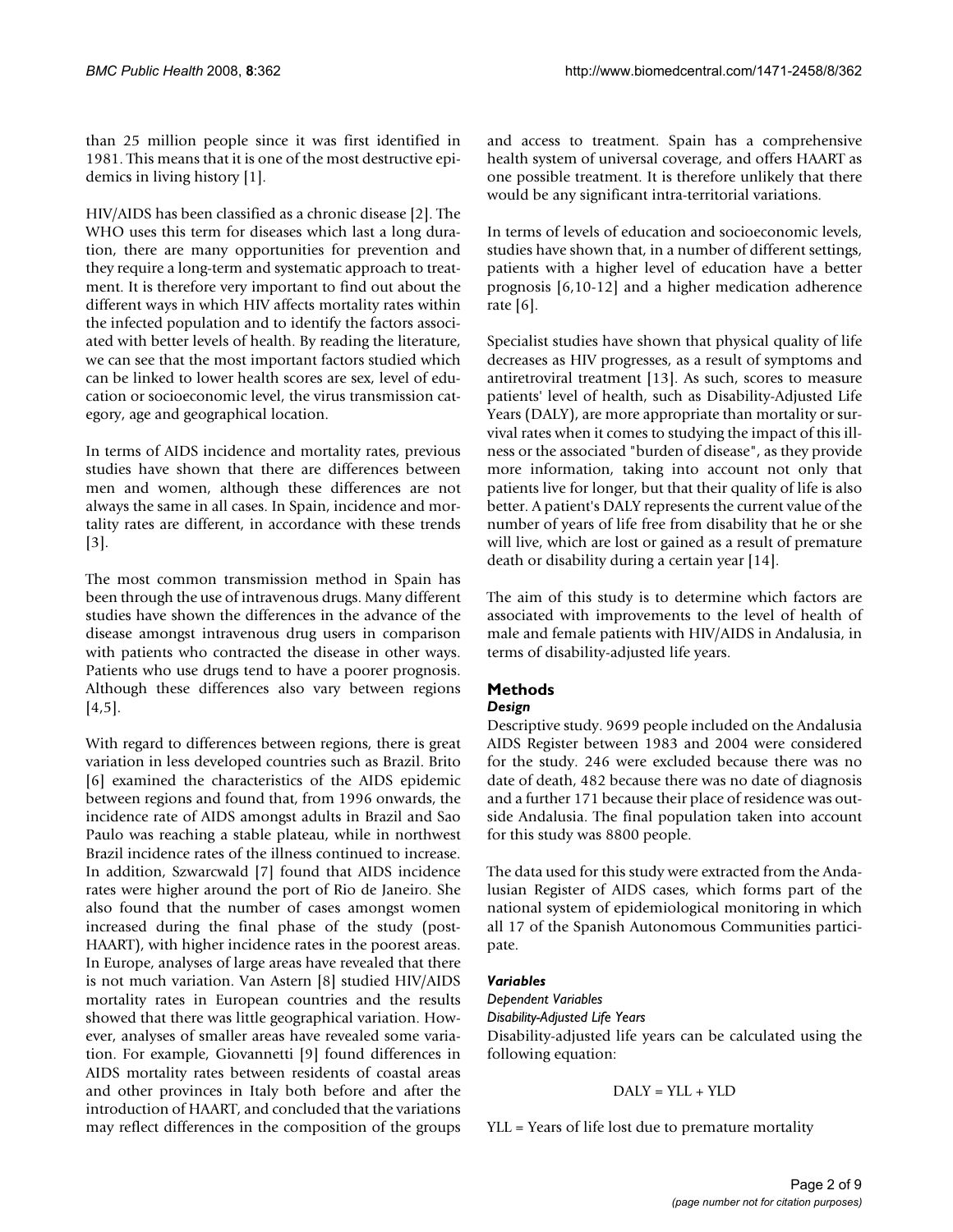YLD = Years lost due to disability

#### *Life lost due to premature mortality (YLL)*

The YLL is an estimated figure reflecting the number of years lost as a result of premature death based on a predetermined life expectancy. The YLL is calculated based on the life expectancy at the age of death obtained via a standard life table with a low mortality [15].

#### *Years lost due to disability (YLD)*

The YLD is an estimate of the number of years that a patient has lived with a disability [15].  $YLD = N^* D$ 

 $N_i$  = Duration of (years lived) with the illness for the patient i.

 $D =$  Value reflecting disability between  $0 =$  maximum health and  $1 =$  death.

For the purposes of this study, we have used the results of research carried out by [16] with the European Disability Weights Group, which assigns Spain a value of 0.65 for HIV/AIDS for this indicator.

#### *Independent Variables*

#### *Vital State*

This is the information collected regarding the vital state of HIV/AIDS patients on the 31st of May 2005. There are two possible categories: alive or dead.

#### *Sex*

Two possible categories: male or female.

#### *Age at the Time of Diagnosis*

A continuous variable calculated based on the patient's date of diagnosis and date of birth.

#### *Age at Time of Death*

A continuous variable calculated based on the patient's date of death and date of birth.

#### *Transmission Category*

This variable reflects the reason why the illness was transmitted, taking into account whether or not the individual belongs to a risk group of some sort. This variable has four categories: homosexual, heterosexual, intravenous drug user and other.

• The "homosexuals" category refers to homosexual individuals who engage in sexual relations entailing risk, i.e. without using a condom.

• The "heterosexuals" category refers to heterosexual individuals who engage in sexual relations entailing risk, i.e. without using a condom.

• The "other" category includes categories with few cases, such as recipients of blood products, children of at-risk mothers, patients infected by blood transfusions, and unknown cause.

#### *Province of Residence*

Province of residence of the patient at the time of diagnosis.

#### *Diagnosis Period*

Three diagnosis periods have been used based on the level of implementation of HAART in Spain: pre-HAART (before 1996), limited use of HAART (1997 and 1998) and HAART (after 1998).

#### *Analysis*

A bivariate analysis was carried out to find out if the health level variables changed in accordance with the independent variables (DALY, YLL and YLD). The inclusion of these variables is justified according to previous studies detailed in the literature. The Student's t-test and ANOVA table were used to examine the qualitative variables with variance homogeneity and normal distribution, and the other variables were analysed using the Mann-Whitney U-test and the Kruskall Wallis H-test. The continuous independent variables were examined using linear regression analysis. All of the analyses were carried out independently for the men and women in the sample group.

Using the independent variables which proved to have a statistically significant link with the DALY variable, we constructed two multivariate linear regression models – one for the men and one for the women.

$$
Healthlevel_i = \beta_0 + \beta_1 R_i + \beta_2 D_i + \beta_3 I_i + \beta_4 A_i
$$

where *Health level<sub>i</sub>* is the dependent variable of the (DALY) level for a person with HIV/AIDS *i*

- *Ri* : Route of infection
- *Di* : Place of residence
- *Ii* : Period of diagnosis
- *Ai* Age at the time of diagnosis

Todos los análisis fueron efectuados con el software SPSS for Windows 14.0.

The research commission of the institution granted ethical approval for the study.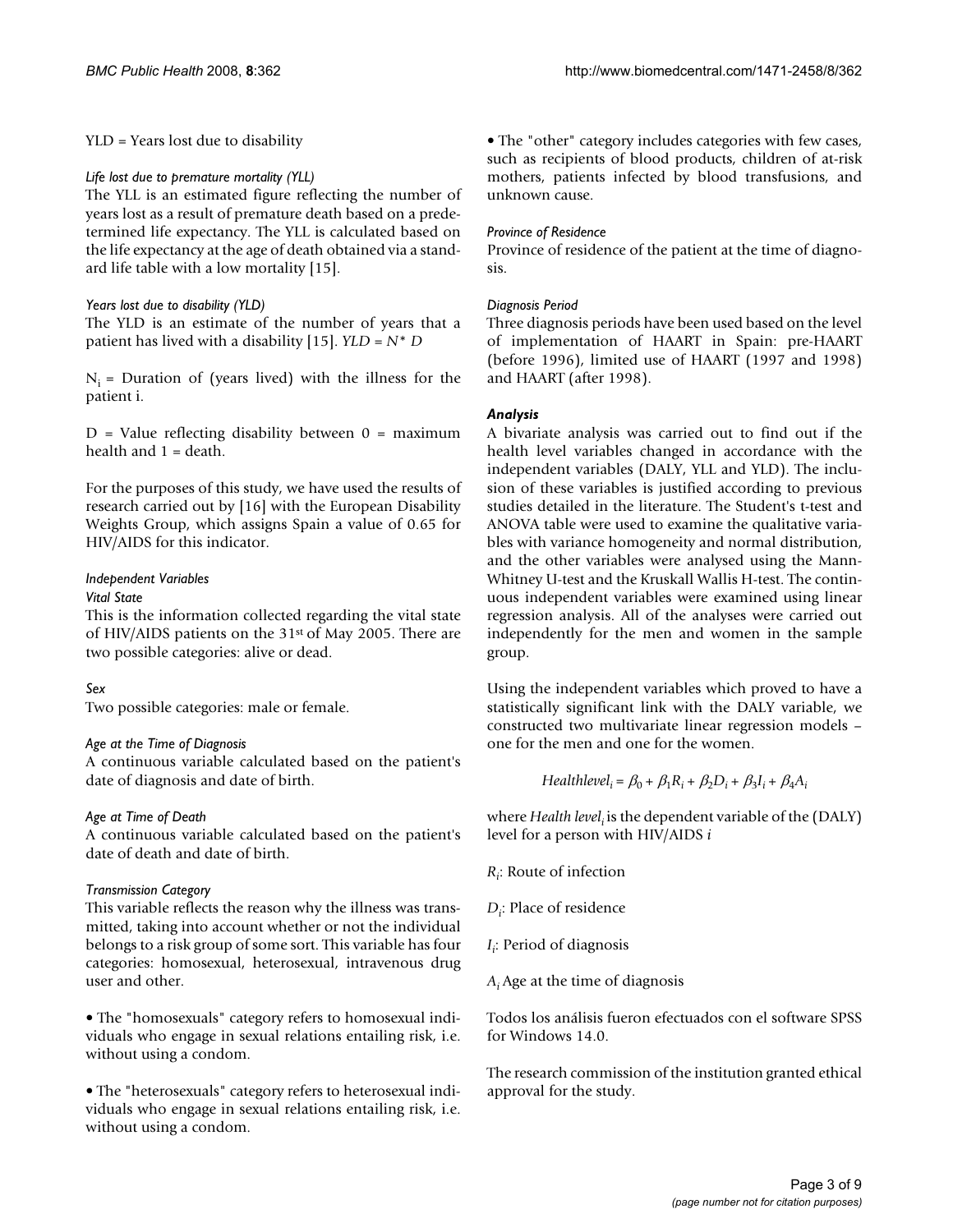#### **Results**

Table 1 provides basic data about patients infected with HIV/AIDS in Andalusia. Of all the subjects included in the study, 7375 were men (83.8%). 60.9% of the subjects died during the study period, 51.4% of the women and 62.7% of the men. The most frequent route of HIV infection was through intravenous drug use (56.28 for Women and 74.01 for men).

With regard to the province of origin of patients with HIV/ AIDS, the province with the least cases in Andalusia was Jaen (444), followed by Huelva and Almeria, with 511 and 600 cases respectively. The provinces with the most cases were Cadiz (1541), Seville (1713) and Malaga (1511).

The average age for AIDS diagnosis was 33.7 years of age. The average age at the time of diagnosis was 31.3 years for women (SD 10.5) and 34.1 for men (SD 9.0). The average survival time for those infected with HIV/AIDS was 49.6 months (SD 50.4) and the average age at time of death was 36.3 for women (SD 10.5) and 38.6 for men (SD 9.3) (Table 2).

In terms of the level of health, the average DALY for patients with HIV/AIDS in Andalusia was 33.01 (SD 21.98) – 31.15 for the women (SD 24.78) and 33.37 for the men (SD 21.38). The average number of Years of Life Lost due to HIV/AIDS was 29.06 (SD 24.36) – 26.82 for the women (SD 27.09) and 29.49 for the men (23.77). The average value of Years Lived with Disability due to

#### **Table 1: Descriptive Analysis of the Population Studied.**

HIV/AIDS was 3.95 (SD 4.06) – 4.33 for the women (SD 4.16) and 3.88 for the men (4.04).

#### *Variables Associated with Improved Levels of Health Model for the Women*

In the bivariate analysis, female intravenous drug users had lower levels of health, i.e. they had higher YLLs, YLDs and DALYs due to HIV/AIDS (YLL = 29.4, YLD =  $4.58$  and  $DALY = 34.03$ ) than those who did not use intravenous drugs (YLL = 23.4, YLD = 3.99 and DALY = 27.43) (Table 3).

In terms of levels of health and the place of residence at the time of diagnosis, a link was found between being a resident of Cordoba and higher Years of Life Lost (p = 0.036) and higher DALYs ( $p = 0.039$ ). Likewise, a link was found between living in Malaga and having a lower YLD.

In addition, a link was found between living in Granada at the time of diagnosis and lower YLLs  $(p < 0.001)$ , higher YLDs ( $p = 0.020$ ) and lower DALYs ( $p < 0.001$ ).

A link was found between older age at the time of diagnosis and lower Years of Life Lost due to the illness (Coefficient = -0.446), lower Years of Life with Disability (Coefficient = -0.087) and lower Disability-Adjusted Life Years (Coefficient = -0.533).

In the multivariate analysis with linear regression a model was found which explained 24.5% (Coefficient of determination = 0.245) of the level of health (DALY) (Table 4). A higher level of health (lower DALY) was found to be

| <b>VARIABLE</b>                    | Total       |       | Women |       | Men  |       |
|------------------------------------|-------------|-------|-------|-------|------|-------|
|                                    | $\mathbf n$ | %     | n     | %     | n    | %     |
| <b>Deceased</b>                    |             |       |       |       |      |       |
| No                                 | 3440        | 39. I | 693   | 48.63 | 2747 | 37.25 |
| Yes                                | 5360        | 60.9  | 732   | 51.37 | 4628 | 62.75 |
| <b>Route of Infection</b>          |             |       |       |       |      |       |
| <b>IVDU</b>                        | 6260        | 71.1  | 802   | 56.28 | 5458 | 74.01 |
| Heterosexual                       | 1174        | 13.3  | 468   | 32.84 | 706  | 9.57  |
| Homosexual                         | 763         | 8.7   | 0     | 0.00  | 763  | 10.35 |
| Other                              | 492         | 5.6   | 149   | 10.46 | 343  | 4.65  |
| Province of residence at diagnosis |             |       |       |       |      |       |
| <b>Jaen</b>                        | 444         | 5.0   | 81    | 5.68  | 363  | 4.92  |
| Huelva                             | 511         | 5.8   | 81    | 5.68  | 430  | 5.83  |
| Almeria                            | 600         | 6.8   | 124   | 8.70  | 476  | 6.45  |
| Cordoba                            | 608         | 6.9   | 109   | 7.65  | 499  | 6.77  |
| Granada                            | 871         | 9.9   | 158   | 11.09 | 713  | 9.67  |
| Cadiz                              | 1541        | 17.5  | 254   | 17.82 | 1287 | 17.45 |
| Seville                            | 1713        | 19.5  | 215   | 15.09 | 1498 | 20.31 |
| Malaga                             | 2511        | 28.5  | 403   | 28.28 | 2108 | 28.58 |

Qualitative variables

IVDU: Intravenous drug users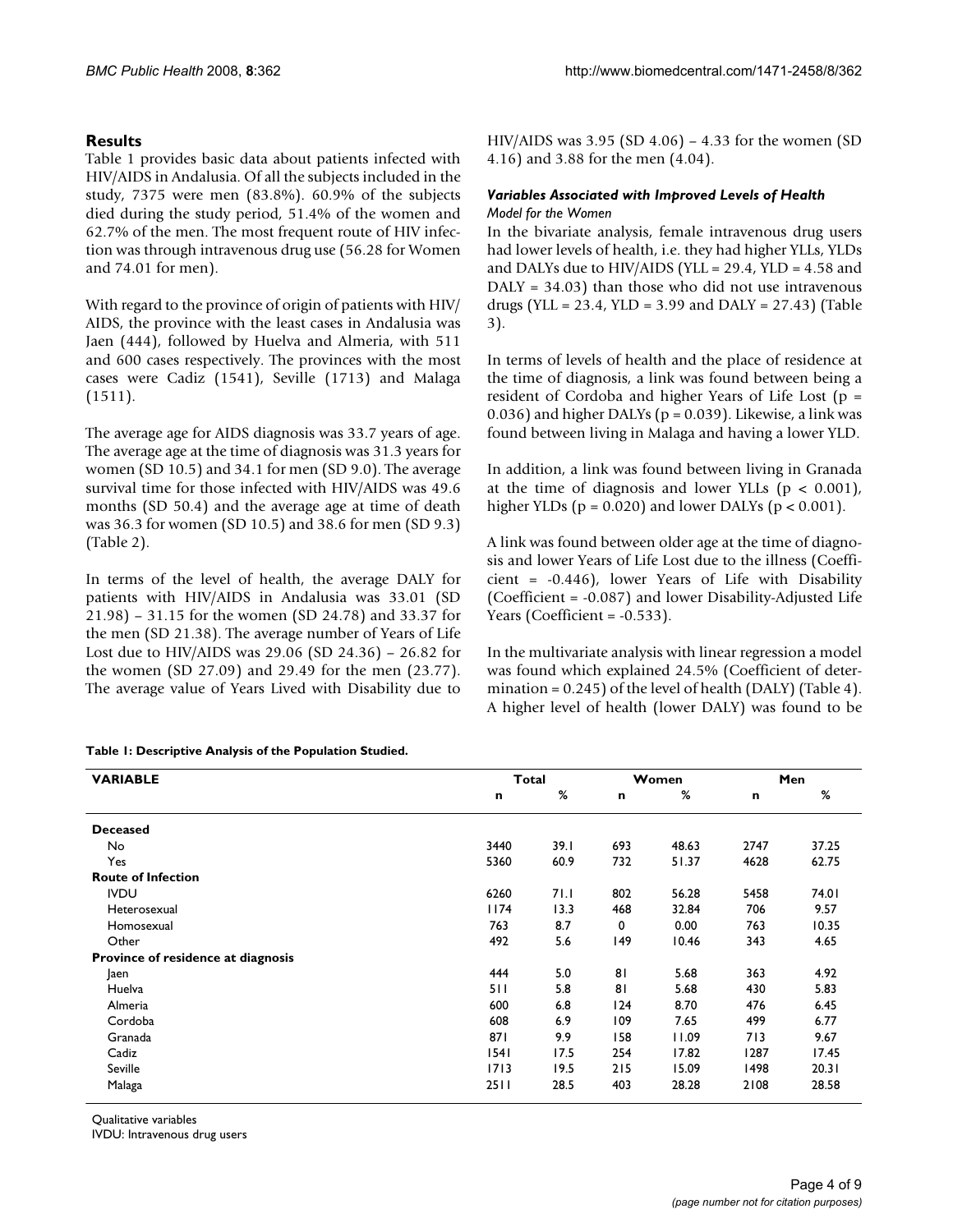|                                              | Total              |                | Women              |                | Men                |                |
|----------------------------------------------|--------------------|----------------|--------------------|----------------|--------------------|----------------|
| Variable                                     | Mean (Stand. Dev.) | Range          | Mean (Stand. Dev.) | Range          | Mean (Stand. Dev.) | Range          |
| Age at diagnosis $N = 8800$                  | 33.7(9.31)         | $0.0 - 87$     | 31.3(10.5)         | $0.0 - 77.0$   | 34.1(9.0)          | $0.0 - 87.0$   |
| Survival in months $N = 8800$                | 49.6 (50.6)        | $0.1 - 236.4$  | 54.7 (51.8)        | $0.1 - 234.4$  | 48.7 (50.4)        | $0.0 - 236.4$  |
| Age At Time of Death. $N = 5389$             | 38.2(9.5)          | $0.2 - 87.6$   | 36.3(10.5)         | $0.2 - 77.9$   | 38.6(9.3)          | $0.3 - 87.7$   |
| Years of Life Lost. $N = 8796$               | 29.06 (24.36)      | $0.0 - 82.50$  | 26.82 (27.09)      | $0 - 82.5$     | 29.49 (23.77)      | $0 - 80$       |
| Years of Life with Disability. $N =$<br>8800 | 3.95(4.06)         | $0.0 - 19.18$  | 4.33(4.16)         | $0.01 - 19.01$ | 3.88(4.04)         | $0.00 - 19.18$ |
| DALY, $N = 8796$                             | 33.01 (21.98)      | $0.08 - 85.96$ | 31.15(24.78)       | $0.08 - 85.96$ | 33.37 (21.38)      | $0.08 - 83.11$ |

#### **Table 2: Descriptive Analysis of the Population Studied.**

Quantitative variables

DALY: Disability-adjusted life years

linked to intravenous drug use, the province of residence, being diagnosed during the HAART era and older age at the time of diagnosis.

#### *Model for the Men*

In the bivariate analysis, male intravenous drug users had lower levels of health, i.e. they had higher YLLs, YLDs and DALYs due to HIV/AIDS (YLL = 31.19, YLD = 4.01 and DALY = 35.19) than those who did not use intravenous drugs (YLL = 23.78, YLD = 3.52 and DALY = 27.30) (Table 5).

In terms of levels of health and the place of residence at the time of diagnosis, living in Huelva ( $p = 0.039$ ) and Cadiz ( $p = 0.003$ ) was found to be linked to higher YLLs and higher DALYs ( $p = 0.039$ ), living in Almeria ( $p =$ 0.030) and Malaga ( $p = 0.010$ ) was to be linked to higher YLDs, and living in Huelva ( $p = 0.039$ ) and Cadiz ( $p =$ 0.001) was found to be linked to higher DALYs. In addition, a link was found between living in Granada at the time of diagnosis and lower DALYs ( $p = 0.001$ ).

Older age at the time of diagnosis was found to be linked to lower Years of Life Lost due to the illness (Coefficient = -20.437), lower Years of Life with Disability (Coefficient = -20.17) and lower Disability-Adjusted Life Years (Coefficient = -16.411).

In the multivariate analysis with linear regression a model was found which explained 64.4% (Coefficient of determination = 0.644) of the level of health (DALY). A higher level of health (lower DALY) was found to be linked to intravenous drug use, the province of residence, being

| <b>VARIABLE</b>                    | <b>YLL</b>         |         | <b>YLD</b>         |         | <b>DALY</b>        |         |
|------------------------------------|--------------------|---------|--------------------|---------|--------------------|---------|
|                                    | Mean (Stand. Dev.) | p-value | Mean (Stand. Dev.) | p-value | Mean (Stand. Dev.) | p-value |
| <b>IVDU</b>                        |                    |         |                    |         |                    |         |
| No                                 | 23.44 (27.34)      | < 0.001 | 3.99(3.88)         | 0.009   | 27.43 (25.39)      | < 0.001 |
| Yes                                | 29.46 (26.64)      |         | 4.58(4.33)         |         | 34.03 (23.97)      |         |
| Province of residence at diagnosis |                    |         |                    |         |                    |         |
| laen                               | 22.44 (26.25)      | 0.126   | 4.78 (4.44)        | 0.347   | 27.22 (23.61)      | 0.027   |
| Huelva                             | 30.22 (27.35)      | 0.252   | 4.51(4.39)         | 0.704   | 34.73 (24.88)      | 0.186   |
| Almeria                            | 26.97 (27.09)      | 0.948   | 4.44(3.63)         | 0.723   | 31.42 (24.92)      | 0.902   |
| Cordoba                            | 32.06 (26.84)      | 0.036   | 3.97(4.60)         | 0.393   | 36.02 (23.96)      | 0.039   |
| Granada                            | 18.58 (25.27)      | < 0.001 | 5.06(4.10)         | 0.020   | 23.63 (23.43)      | < 0.001 |
| Cadiz                              | 29.48 (27.02)      | 0.084   | 4.10(4.24)         | 0.331   | 33.58 (24.63)      | 0.084   |
| Seville                            | 25.14 (27.67)      | 0.333   | 4.75(4.14)         | 0.111   | 29.89 (25.24)      | 0.424   |
| Malaga                             | 28.00 (27.04)      | 0.300   | 3.91 (4.02)        | 0.014   | 31.91 (24.94)      | 0.469   |
| <b>Diagnosis Period</b>            |                    |         |                    |         |                    |         |
| Up to and including 1996           | 35.89 (26.40)      |         | 4.92 (4.89)        |         | 40.81 (22.47)      |         |
| 1997 and 1998                      | 16.57(24.35)       | < 0.001 | 5.47(2.77)         | 0.127   | 22.04 (21.97)      | < 0.001 |
| 1999 onwards                       | 12.77 (21.48)      | < 0.001 | 2.53(1.90)         | < 0.001 | 15.31 (20.54)      | < 0.001 |

Qualitative Variables

IVDU: Intravenous drug users

YLL: Life lost due to premature mortality

YLD: Years lost due to disability

DALY: Disability-adjusted life years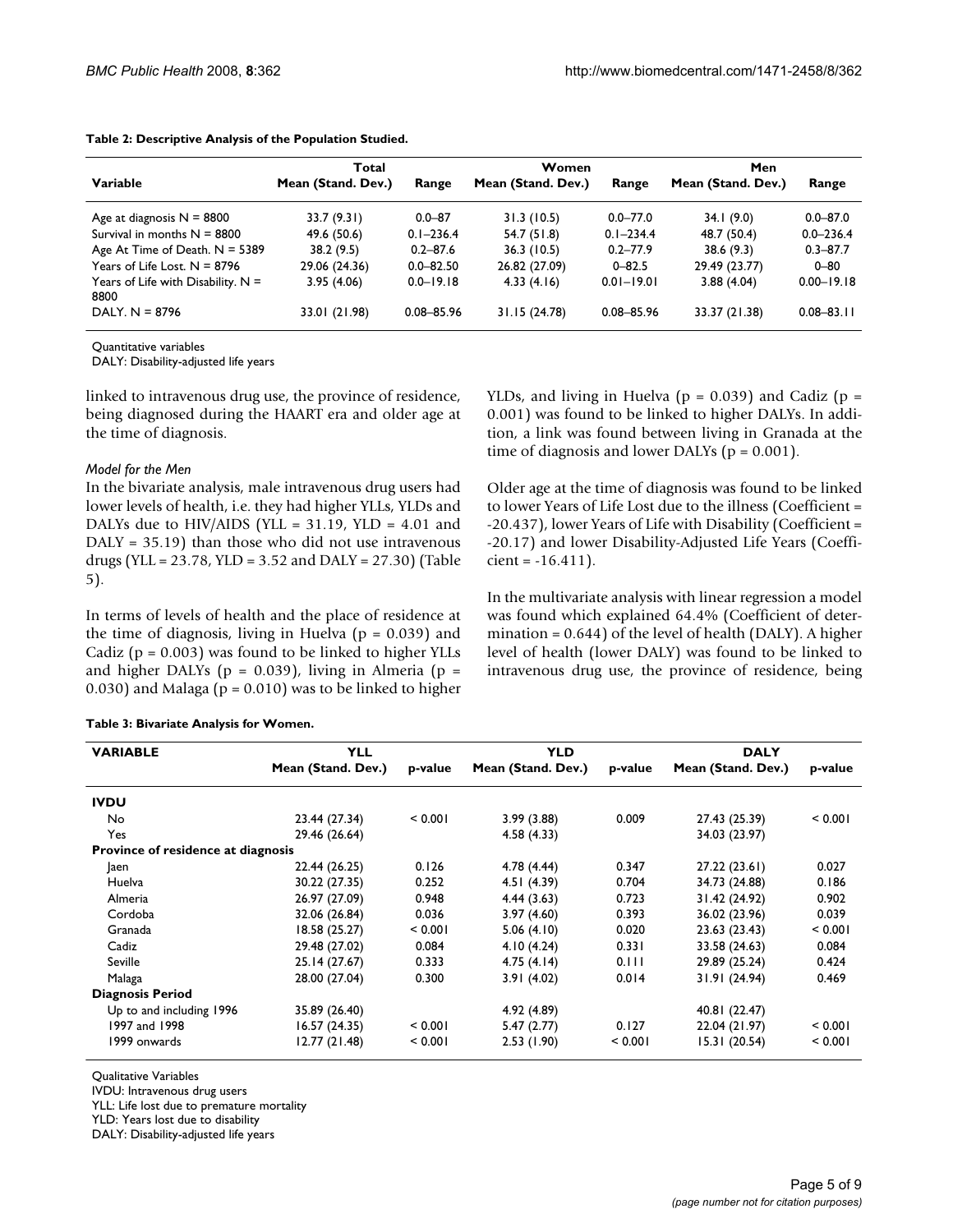**Table 4: Multivariate Analysis for Women.** 

| <b>VARIABLE</b>                    | Constant  | <b>Standard error</b> | p-value |
|------------------------------------|-----------|-----------------------|---------|
| Constant                           | 44.775    | 2.609                 | < 0.001 |
| <b>IVDU</b>                        |           |                       |         |
| No                                 |           |                       |         |
| Yes                                | 2.692     | 1.181                 | 0.023   |
| Province of residence at diagnosis |           |                       |         |
| Granada                            |           |                       |         |
| Almeria                            | 2.512     | 2.616                 | 0.337   |
| Cadiz                              | 4.829     | 2.213                 | 0.029   |
| Cordoba                            | 5.681     | 2.725                 | 0.037   |
| Huelva                             | 4.209     | 2.976                 | 0.158   |
| Jaen                               | 0.429     | 2.972                 | 0.885   |
| Malaga                             | 3.801     | 2.044                 | 0.063   |
| Seville                            | 0.784     | 2.286                 | 0.732   |
| <b>Period of diagnosis</b>         |           |                       |         |
| Up to and including 1996           |           |                       |         |
| 1997 and 1998                      | $-17.458$ | 1.745                 | < 0.001 |
| 1999 onwards                       | $-22.834$ | 1.396                 | < 0.001 |
| Age at diagnosis                   | $-0.298$  | .056                  | < 0.001 |

Coefficient of determination = 24.5% IVDU: Intravenous drug users Dependent variable: DALY

diagnosed during the HAART era and older age at the time of diagnosis (Table 6).

#### **Discussion**

The most innovative part of this study is the use of DALYs to measure the level of health of patients in the sample group. DALYs are a more holistic measurement than mortality or survival rates to study the impact or "burden of disease" associated with HIV/AIDS, because, as we know, quality of life decreases as the disease progresses as a result of its symptoms [13].

This study also contributes to knowledge of this area by tackling the models separately for each sex, as there is some debate surrounding the possible differences in factors which explain health scores between men and women with HIV/AIDS. Based on biological factors, the first studies carried out regarding the differences in HIV prognosis between men and women found that the dis-

#### **Table 5: Bivariate Analysis for Men.**

| <b>VARIABLE</b>                    | <b>YLL</b>         |         | <b>YLD</b>         |         | <b>DALY</b>        |         |
|------------------------------------|--------------------|---------|--------------------|---------|--------------------|---------|
|                                    | Mean (Stand. Dev.) | p-value | Mean (Stand. Dev.) | p-value | Mean (Stand. Dev.) | p-value |
| <b>IVDU</b>                        |                    |         |                    |         |                    |         |
| No                                 | 23.78 (22.49)      | < 0.001 | 3.52(3.90)         | < 0.001 | 27.30 (20.43)      | < 0.001 |
| Yes                                | 31.19 (23.86)      |         | 4.01 (4.06)        |         | 35.19 (21.31)      |         |
| Province of residence at diagnosis |                    |         |                    |         |                    |         |
| Jaen                               | 27.59 (25.05)      | 0.137   | 3.86(3.90)         | 0.928   | 31.45 (22.65)      | 0.097   |
| Huelva                             | 31.78(23.31)       | 0.039   | 3.66(3.99)         | 0.241   | 35.44 (20.91)      | 0.039   |
| Almeria                            | 31.16 (23.50)      | 0.109   | 3.51(3.82)         | 0.030   | 34.68 (21.32)      | 0.168   |
| Cordoba                            | 30.80 (23.97)      | 0.207   | 3.81(4.61)         | 0.723   | 34.62 (21.08)      | 0.173   |
| Granada                            | 26.85 (24.17)      | 0.002   | 3.88(3.95)         | 0.097   | 30.73 (22.07)      | 0.001   |
| Cadiz                              | 31.28 (23.29)      | 0.003   | 3.85(3.96)         | 0.769   | 35.13 (20.86)      | 0.001   |
| Seville                            | 25.14 (27.67)      | 0.333   | 4.75(4.14)         | 0.111   | 29.89 (25.24)      | 0.424   |
| Malaga                             | 30.24 (23.36)      | 0.182   | 3.69(3.97)         | 0.010   | 33.93 (21.08)      | 0.150   |
| <b>Diagnosis Period</b>            |                    |         |                    |         |                    |         |
| Up to and including 1996           | 36.28 (21.97)      |         | 4.22(4.61)         |         | 40.50 (18.33)      |         |
| 1997 and 1998                      | 20.81 (22.91)      | < 0.001 | 4.67(3.03)         | 0.134   | 25.48 (20.36)      | < 0.001 |
| 1999 onwards                       | 15.18 (21.06)      | < 0.001 | 2.42(1.91)         | < 0.001 | 17.60 (20.03)      | < 0.001 |

Qualitative Variables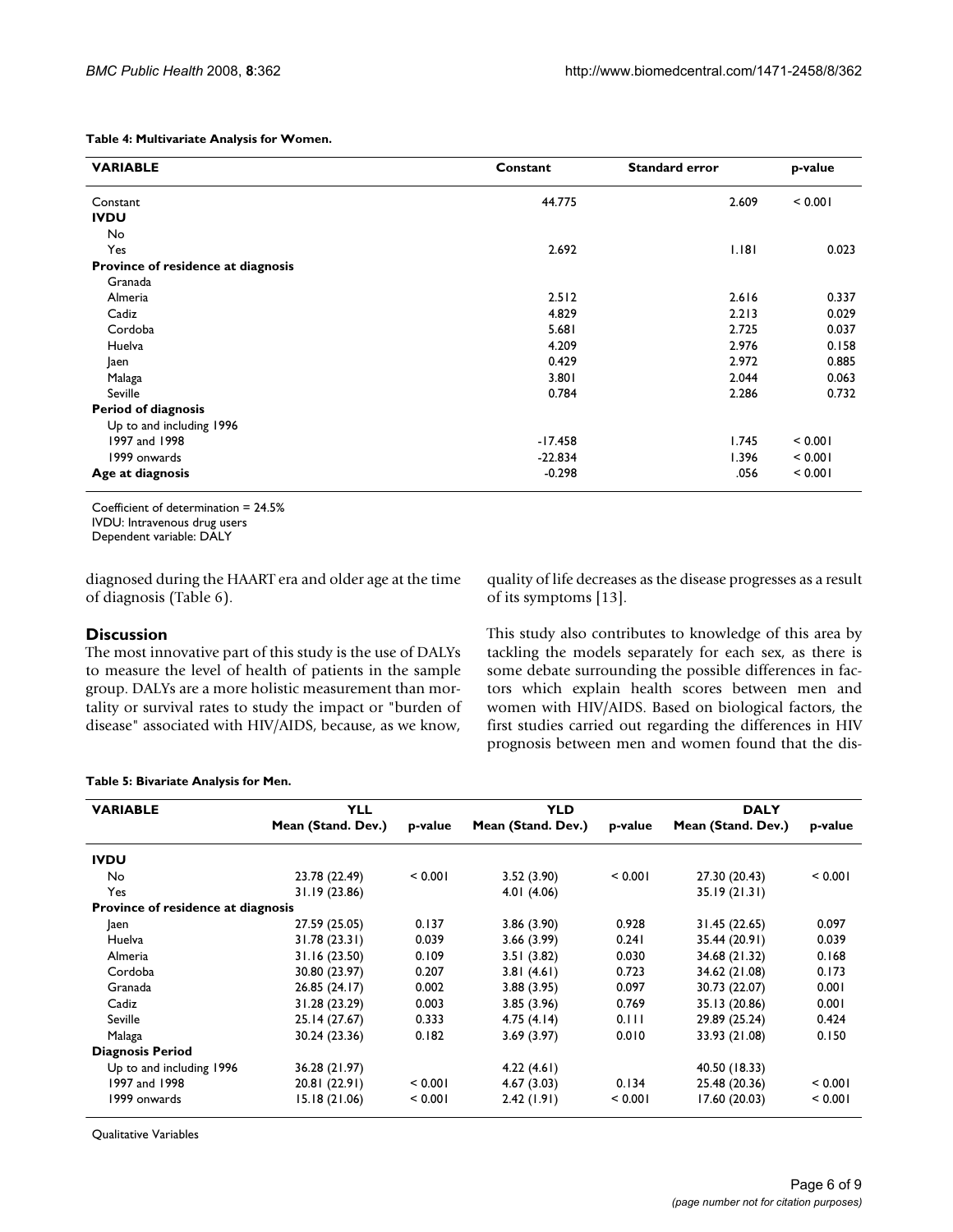**Table 6: Multivariate Analysis for Men.** 

| <b>VARIABLE</b>                    | Constant  | <b>Standard error</b> | p-value |
|------------------------------------|-----------|-----------------------|---------|
| Constant                           | 52.005    | 1.331                 | < 0.001 |
| <b>IVDU</b>                        |           |                       |         |
| No                                 |           |                       |         |
| Yes                                | 2.857     | 0.545                 | < 0.001 |
| Province of residence at diagnosis |           |                       |         |
| Granada                            |           |                       |         |
| Almeria                            | 1.886     | 1.100                 | 0.086   |
| Cadiz                              | 0.585     | 0.873                 | 0.503   |
| Cordoba                            | 0.045     | 1.088                 | 0.967   |
| Huelva                             | 2.228     | 1.132                 | 0.049   |
| Jaen                               | $-1.332$  | 1.204                 | 0.268   |
| Malaga                             | 0.460     | 0.810                 | 0.570   |
| Seville                            | $-2.221$  | 0.848                 | 0.009   |
| <b>Period of diagnosis</b>         |           |                       |         |
| Up to and including 1996           |           |                       |         |
| 1997 and 1998                      | $-13.530$ | 0.651                 | < 0.001 |
| 1999 onwards                       | $-19.954$ | 0.556                 | < 0.001 |
| Age at diagnosis                   | $-0.427$  | 0.027                 | < 0.001 |

Coefficient of determination = 64.4% IVDU: Intravenous drug users Dependent variable: DALY

ease progressed more slowly in women than men, so female patients died after a longer period. However, later studies have come to different conclusions, attributing the differences in prognosis to other factors [17]. In this study, we have found that the factors related to levels of health were the same for both sexes, although the relative risks were different.

The prevalence of AIDS in Andalusia is lower than the Spanish average, with 1.23 cases per 1000 inhabitants [18], and it is the Spanish Autonomous Community with the lowest percentage of female patients with HIV/AIDS.

This study found that the use of intravenous drugs was related to lower levels of health. Intravenous drug use is the most common means of transmission of HIV/AIDS in Spain [3]. This link varies according to different factors, as stated in the literature. Some studies have found differences between intravenous drug use and other routes of infection in the mortality and survival rates in different periods, both in Spain and in other European countries [4,5,8]. However, some other studies do not reflect the same results [19].

As HIV positive intravenous drug users lack information and are excluded and discriminated against [1], sometimes rates of adherence to antiretroviral treatment are "unacceptably low" amongst drug users. In addition, as intravenous drug users have a particular sociocultural environment and have to deal with drug addiction as well as their HIV infection, it is difficult to monitor these patients and for them to adhere correctly to their treatment programmes, and this compromises the effectiveness of treatment and results in resistance to it [20], thus affecting quality of life and levels of health.

A link was found between diagnosis after the introduction of HAART (1997 and 1998, 1999 onwards) and a higher level of health amongst patients with HIV/AIDS. This reflects the effectiveness of the treatment. Most studies have shown that HAART is more effective than the technologies used before its introduction [21-24].

The differences in levels of health according to the province of residence at the time of diagnosis may be a result of different clinical practices in the different healthcare centres. It is also possible that different cultural factors influence patients' access to healthcare services. Other studies must be carried out in order to evaluate these differences.

An older age at time of diagnosis linked to lower DALY, it could be related to shorter life expectancy. This result could be used as an argument in the debate about whether it is appropriate to assign age-related weightings in the calculation of DALYs. However, some researchers believe that if age is taken into account, other factors such as social roles (occupation or productivity), or income, would also have to be considered [25]. The main problem is whether a DALY (or a QALY) has the same value for all patients. This equality debate centres around a utilitarian philosophy and is, of course, a matter of personal opinion. However, any other alternative would make it necessary to specify which criteria mean that a DALY for a child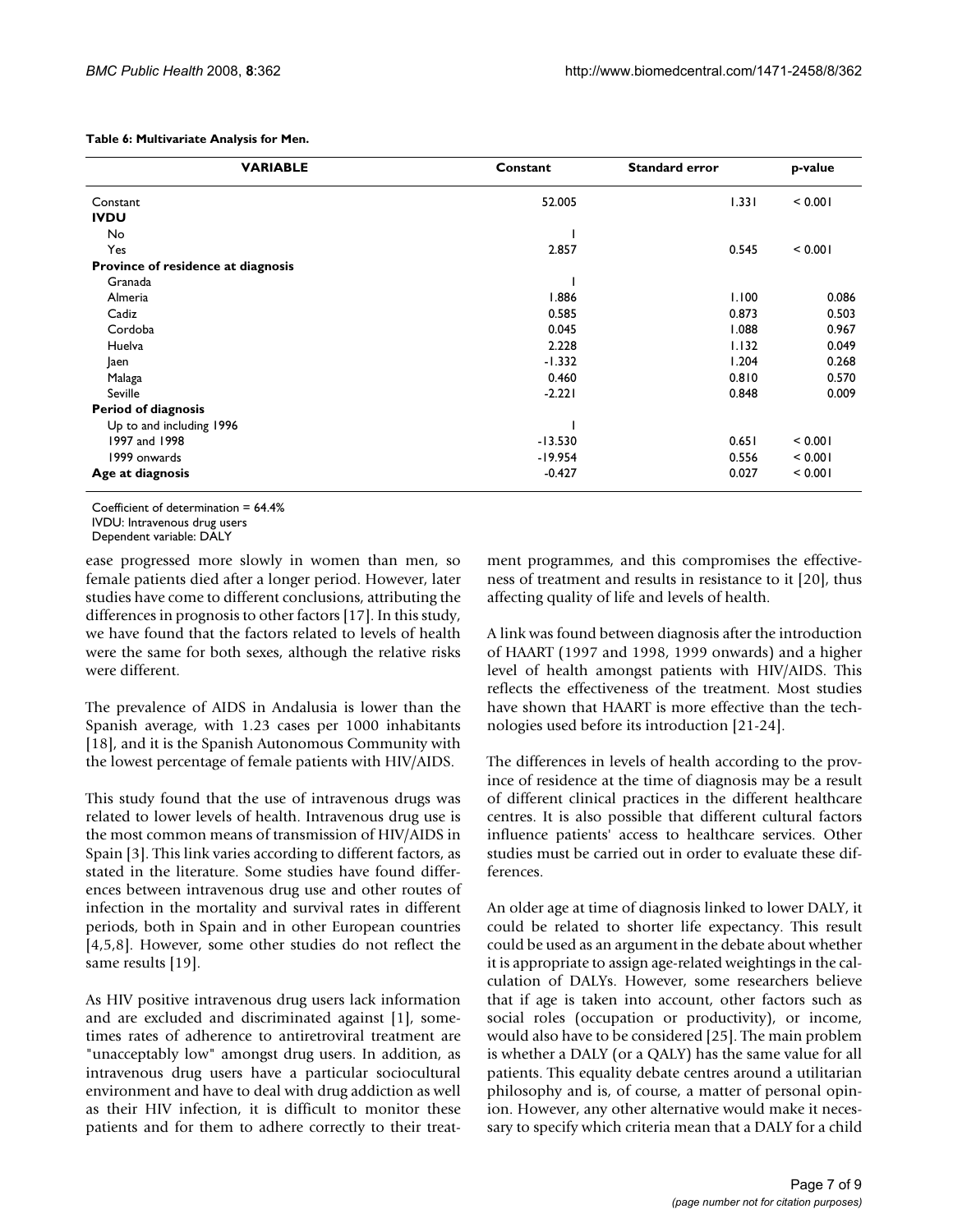or an elderly person is more or less valuable than that of another person.

The factors linked to the level of health were the same for both sexes. However, the coefficient of determination was different, and was higher amongst the men in the sample group than amongst the women. This suggests that there are other variables at play which are not specified in the model (not available in the database), and which lead to differences and asymmetry between the two groups. The data merely allow us to make speculative suggestions about what these other variables may be, and they could include access to the healthcare system, social support and even therapeutic bias.

One limiting factor of this study is the fact that it did not include clinical factors, such as CD4 levels, the viral load or severity of the illness, number of years as an HIV carrier, adherence to treatment or coinfection, and as such the mortality rate was not adjusted to take these parameters into account. We would recommend that these data are included in future research so that the results of this study can be confirmed.

Advances in HIV/AIDS treatment have led to greater survival rates and limited quality of life amongst patients, with a considerable burden of disease. Healthcare services must meet the challenge of offering the care required for HIV/AIDS patients, providing them with the treatment available and facilitating access to the whole population. In this way, factors which are extrinsic to the patient's clinical situation, such as the province of residence at the time of diagnosis or intravenous drug use, will cease to be related to the burden of disease. However, other socioeconomic attributes could have played important role independent of treatment and care, more so when injecting drug users constituted the bulk of the study populations. Improvement of HIV care would certainly improve DALY but not completely because HIV is not simply a medical disease.

#### **Conclusion**

A higher level of health (lower DALY) amongst both men and women was found to be linked to intravenous drug use, the province of residence, being diagnosed during the HAART era and older age at the time of diagnosis.

#### **List of abbreviations**

HIV/AIDS: The human immunodeficiency virus (HIV) and acquired autoimmune deficiency syndrome (AIDS); YLL: Life lost due to premature mortality; YLD: Years lost due to disability; DALY: Disability-adjusted life years.

#### **Competing interests**

The authors declare that they have no competing interests.

#### **Authors' contributions**

CBT and AOLL drafted the manuscript. CBT participated in the design of the study and performed the statistical analysis. JJMM and IRP conceived of the study, participated in its design and coordination and helped to draft the manuscript. All authors read and approved the final manuscript.

#### **Acknowledgements**

To Jose Maria Mayoral Cortes and Gloria Andérica Frias for allowing the use of the database of AIDS Registry of Andalusia for this work.

#### **References**

- 1. **Report on the Global AIDS Epidemic** [\[http://www.unaids.org/](http://www.unaids.org/en/KnowledgeCentre/HIVData/GlobalReport/2006/default.asp) [en/KnowledgeCentre/HIVData/GlobalReport/2006/default.asp\]](http://www.unaids.org/en/KnowledgeCentre/HIVData/GlobalReport/2006/default.asp)
- 2. **Chronic Disease. An Economic Perspective. Consulted on 7- 07-2007** [[http://www.oxha.org/initiatives/economics/chronic-dis](http://www.oxha.org/initiatives/economics/chronic-disease-an-economic-perspective) [ease-an-economic-perspective](http://www.oxha.org/initiatives/economics/chronic-disease-an-economic-perspective)]
- 3. **National Register of Cases of AIDS. Consulted on 29-09- 2007** [\[http://www.isciii.es/htdocs/pdf/informe\\_sida.pdf\]](http://www.isciii.es/htdocs/pdf/informe_sida.pdf)
- 4. Pérez-Hoyos S, del Amo J, Muga R, del Romero J, García de Olalla P, Guerrero R, Hernàndez-Aguado I, GEMES (Spanish Multicenter Study Group of Seroconverters): **[Effectiveness of highly active antiret](http://www.ncbi.nlm.nih.gov/entrez/query.fcgi?cmd=Retrieve&db=PubMed&dopt=Abstract&list_uids=12556689)[roviral therapy in Spanish cohorts of HIV seroconverters.](http://www.ncbi.nlm.nih.gov/entrez/query.fcgi?cmd=Retrieve&db=PubMed&dopt=Abstract&list_uids=12556689)**  $trains$  category. **17(3):**353-359.
- 5. Porter K, Babiker A, Bhaskaran K, Darbyshire J, Pezzotti P, Porter K, Walker AS, CASCADE Collaboration: **[Determinants of survival](http://www.ncbi.nlm.nih.gov/entrez/query.fcgi?cmd=Retrieve&db=PubMed&dopt=Abstract&list_uids=14575971) [following HIV-1 seroconversion after the introduction of](http://www.ncbi.nlm.nih.gov/entrez/query.fcgi?cmd=Retrieve&db=PubMed&dopt=Abstract&list_uids=14575971) [HAART.](http://www.ncbi.nlm.nih.gov/entrez/query.fcgi?cmd=Retrieve&db=PubMed&dopt=Abstract&list_uids=14575971)** *Lancet* 2003, **362:**1267-74.
- 6. Brito AM, Castilho EA, Szwarcwald CL: **[Regional patterns of the](http://www.ncbi.nlm.nih.gov/entrez/query.fcgi?cmd=Retrieve&db=PubMed&dopt=Abstract&list_uids=15947842) [temporal evolution of the AIDS epidemic in Brazil following](http://www.ncbi.nlm.nih.gov/entrez/query.fcgi?cmd=Retrieve&db=PubMed&dopt=Abstract&list_uids=15947842) [the introduction of antiretroviral therapy.](http://www.ncbi.nlm.nih.gov/entrez/query.fcgi?cmd=Retrieve&db=PubMed&dopt=Abstract&list_uids=15947842)** *Braz J Infect Dis* 2005, **9(1):**9-19.
- 7. Szwarcwald CL, Bastos FI, Barcellos C, Esteves MA, Castilho EA: **[AIDS epidemic dynamics in the municipality of Rio de](http://www.ncbi.nlm.nih.gov/entrez/query.fcgi?cmd=Retrieve&db=PubMed&dopt=Abstract&list_uids=11679888) Janeiro, Brazil, 1988–1996. Spatial-temporal statistic model[ling.](http://www.ncbi.nlm.nih.gov/entrez/query.fcgi?cmd=Retrieve&db=PubMed&dopt=Abstract&list_uids=11679888)** *Cad Saude Publica* 2001, **17(5):**1123-40.
- 8. Van Asten L, Zangerle R, Hernandez Aguado I, Boufassa F, Broers B, Brettle RP, Roy Robertson J, McMenamin J, Coutinho RA, Prins M: **Do HIV disease progression and HAART response vary among injecting drug users in Europe?** *Eur J Epidemio* 2005, **20(9):**795-804.
- 9. Giovannetti L, Crocetti E, Chellini E, Martini A, Balocchini E, Costantini AS: **[Temporal trends in AIDS incidence and mortality in](http://www.ncbi.nlm.nih.gov/entrez/query.fcgi?cmd=Retrieve&db=PubMed&dopt=Abstract&list_uids=15291391) [Tuscany \(1987–2000\)\].](http://www.ncbi.nlm.nih.gov/entrez/query.fcgi?cmd=Retrieve&db=PubMed&dopt=Abstract&list_uids=15291391)** *Epidemiol Prev* 2004, **28(2):**100-106.
- 10. Jarrin I, Lumbreras B, Ferreros I, Pérez-Hoyos S, Hurtado I, Hernández-Aguado I: **[Effect of education on overall and cause-specific](http://www.ncbi.nlm.nih.gov/entrez/query.fcgi?cmd=Retrieve&db=PubMed&dopt=Abstract&list_uids=17085455) [mortality in injecting drug users, according to HIV and intro](http://www.ncbi.nlm.nih.gov/entrez/query.fcgi?cmd=Retrieve&db=PubMed&dopt=Abstract&list_uids=17085455)[duction of HAART.](http://www.ncbi.nlm.nih.gov/entrez/query.fcgi?cmd=Retrieve&db=PubMed&dopt=Abstract&list_uids=17085455)** *Int J Epidemiol* 2007, **36(1):**187-94.
- 11. Báez-Feliciano DV, Thomas JC, Gómez MA, Miranda S, Fernández DM, Velázquez M, Ríos-Olivares E, Hunter-Mellado RF: **[Changes in](http://www.ncbi.nlm.nih.gov/entrez/query.fcgi?cmd=Retrieve&db=PubMed&dopt=Abstract&list_uids=15826386) [the AIDS epidemiologic situation in Puerto Rico following](http://www.ncbi.nlm.nih.gov/entrez/query.fcgi?cmd=Retrieve&db=PubMed&dopt=Abstract&list_uids=15826386) [health care reform and the introduction of HAART.](http://www.ncbi.nlm.nih.gov/entrez/query.fcgi?cmd=Retrieve&db=PubMed&dopt=Abstract&list_uids=15826386)** *Rev Panam Salud Publica* 2005, **17(2):**92-101.
- 12. del Amo J, del Romero J, Barrasa A, Pérez-Hoyos S, Rodríguez C, Díez M, García S, Soriano V, Castilla J, Grupo de Seroconvertores de la Comunidad de Madrid: **[Factors influencing HIV progression in](http://www.ncbi.nlm.nih.gov/entrez/query.fcgi?cmd=Retrieve&db=PubMed&dopt=Abstract&list_uids=12181462) [a seroconverter cohort in Madrid from 1985 to 1999.](http://www.ncbi.nlm.nih.gov/entrez/query.fcgi?cmd=Retrieve&db=PubMed&dopt=Abstract&list_uids=12181462)** *Sex Transm Infect* 2002, **78(4):**255-260.
- 13. Ruiz-Pérez I, Olry de Labry-Lima A, López-Ruz MA, del Arco-Jiménez A, Rodríguez-Baño J, Causse-Prados M, Pasquau-Liaño J, Martín-Rico P, Prada-Pardal JL, de la Torre-Lima J, López-Gómez M, Marcos M, Muñoz N, Morales D, Muñoz I: **[Estado clínico, adherencia al](http://www.ncbi.nlm.nih.gov/entrez/query.fcgi?cmd=Retrieve&db=PubMed&dopt=Abstract&list_uids=16324546) [TARGA y calidad de vida en pacientes con infección por el](http://www.ncbi.nlm.nih.gov/entrez/query.fcgi?cmd=Retrieve&db=PubMed&dopt=Abstract&list_uids=16324546) [VIH tratados con antirretrovirales.](http://www.ncbi.nlm.nih.gov/entrez/query.fcgi?cmd=Retrieve&db=PubMed&dopt=Abstract&list_uids=16324546)** *Enferm Infecc Microbiol Clin* 2005, **23(10):**581-5.
- 14. Gold MR, Stevenson D, Fryback DG: **[HALYS and QALYS and](http://www.ncbi.nlm.nih.gov/entrez/query.fcgi?cmd=Retrieve&db=PubMed&dopt=Abstract&list_uids=11910057) [DALYS, Oh My: similarities and differences in summary](http://www.ncbi.nlm.nih.gov/entrez/query.fcgi?cmd=Retrieve&db=PubMed&dopt=Abstract&list_uids=11910057) [measures of population Health.](http://www.ncbi.nlm.nih.gov/entrez/query.fcgi?cmd=Retrieve&db=PubMed&dopt=Abstract&list_uids=11910057)** *Annu Rev Public Health* 2002, **23:**115-134.